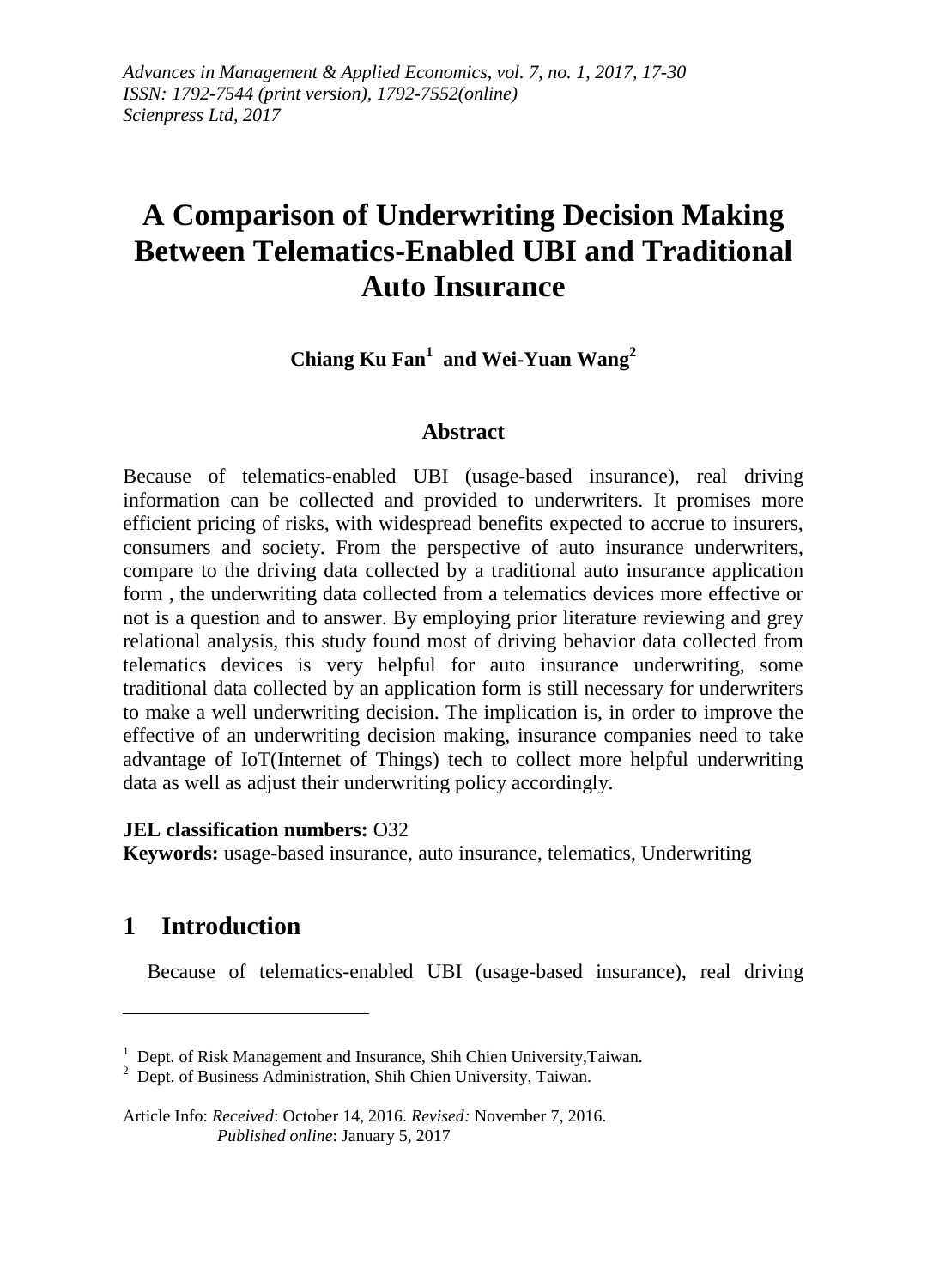information can be collected and provided to underwriters. It therefore promises more efficient pricing of risks, with widespread benefits expected to accrue to insurers, consumers and society. As the population becomes more accepting of technology and as the generation that has grown up surrounded by technology in its everyday life ages, it is likely that the percentage of policyholders prepared to adopt telematics-enabled UBI will increase dramatically (Karapiperis et al., 2015).Telematics-enabled UBI, otherwise known as telematics-supported or -based UBI, is rapidly becoming a global phenomenon.

The auto insurance market is Taiwan's largest insurance market segment. The premium income of automobile insurance from 2011 to 2015 accounted for approximately 50% of total property and casualty premiums. Automobile insurance claims were usually more than 60% of total property and casualty claims (Marsh & McLennan Companies, 2014). It is said that property and casualty insurance companies have suffered a deficit in their balance of payments with respect to auto insurance. Thus, the auto insurance market in Taiwan is fiercely competitive as insurers strive to attract more profitable, low-risk drivers. In other words, stagnant growth in a competitive market makes the attraction, retention and accurate rating of policyholders increasingly important. Any tools that can help achieve these goals are immensely valuable.

Although the use of telematics has accelerated globally in recent years, one important barrier for insurers attempting to adopt or expand a telematics-enabled UBI program is the need to build predictive loss cost models that can identify behaviors indicative of unsafe vehicle operation (Harbage, 2015).

From the perspective of auto insurance underwriters, compare to the driving data collected by a traditional auto insurance application form , the data collected from a telematics devices more effective or not is a question and to answer.

Because there has been little objective scientific research focused on telematics-enabled UBI in Taiwan, insurers have limited information to judge if the driving behaviors data collected from telematics devices can totally replace the data collected by a traditional auto insurance application form or not. Therefore, the purposes of this study are to explore:

1. Can the Telematics-enabled UBI totally replace the traditional auto insurance?

2. Is the importance level of the underwriting data collected from Telematics-enabled UBI higher than that collected by a traditional auto insurance application form?

# **2 Literature Review**

#### **2.1 Factors That Affect Auto Insurance Rates**

The first automobile liability insurance was sold in the U.S. 116 years ago, and the same underwriting model has been used for decades. Rejda (2011) claimed that the major rating factors for determining private passenger auto premiums are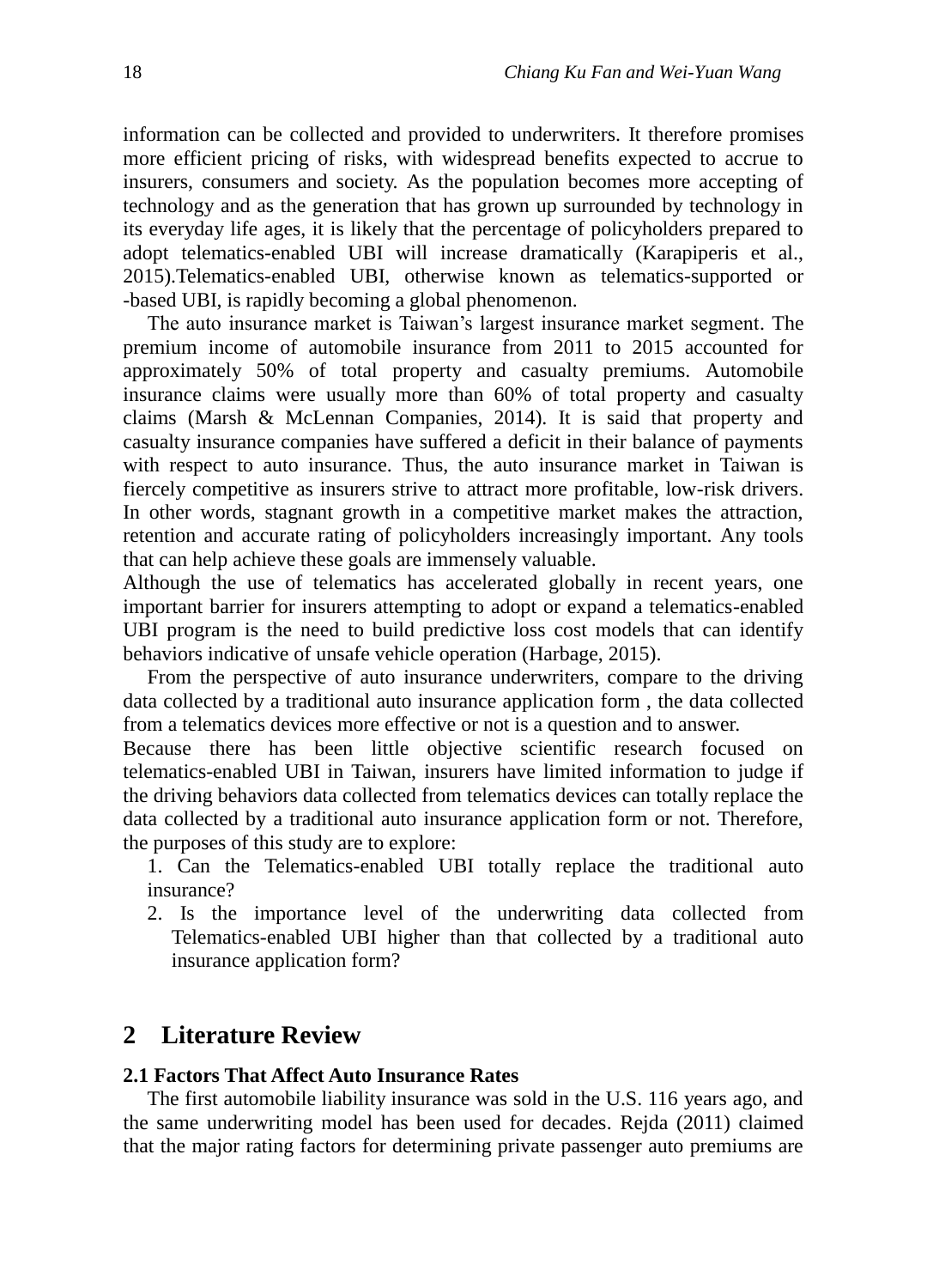territory, age, gender, marital status, use of the auto, driver education, number and types of cars, individual driving record, and insurance score. In practice, there are a number of key factors most insurance companies use to calculate how much drivers will end up paying for their auto insurance. The key factors include what drivers drive, coverage and deductibles, territory, driving record, insurance score, age, gender, and marital status (State Farm, 2012).

Generally speaking, the traditional auto insurance assessing risk based on broad demographic characteristics such as a driver's age, gender, or credit score(SIERRA WIRELESS, 2015; Karapiperis et al., 2015). Automobile premiums were generally determined at the point of sale in the absence of true causal data by using a variety of group-behavior-based demographic proxy factors that affect loss costs (Reifel, et al., 2010). For this reason, insurers used detailed and long-standing actuarial statistics both to identify and to quantify potential risks.

#### **2.2 A Fundamental Change**

UBI has been in development since the1990s. Initially, driving-behavior data were collected from telematics devices professionally installed in automobiles either by a technician (for aftermarket devices) or in the factory. After a certain period of monitoring the vehicle's operation, the insured is provided with a justified price that considers his or her driving behaviors as a part of the rating algorithm. In other words, UBI represents a fundamental change in how automobile insurance is underwritten: it moves away from proxy-based ratings models and historical patterns to real-time driver behavior analysis (INSLY, 2015; NAIC, 2015).

Driving-behavior data gathered through telematics programs introduces more detailed information than conventional methodologies of assessing policyholder and portfolio risk, and it has the potential to dramatically change the insurance business. Insurers are often slow to modify legacy ways of doing business, as was the case with credit-based insurance scoring, which was the last significant disruption in underwriting.

Increasingly, observers of the auto insurance market are noting that telematics will not be a passing fad. Instead, it will fundamentally and materially change how auto insurance is underwritten. As insurers gather more data and begin to act on insights from it, they will be able to move from a method of using corollary data to slot drivers into various risk tiers to eventually being able to price insurance based on actual driving-behavior data. Early adopters capable of innovating stand to gain more than late entrants that risk losing customers as the use of telematics data becomes an increasingly common means for insurers to evaluate policyholder risk.

#### **2.3 Rating Factors Collected From Telematics**

The first UBI program began to surface in the U.S. approximately ten years ago, when Progressive Insurance Company and General Motors Assurance Company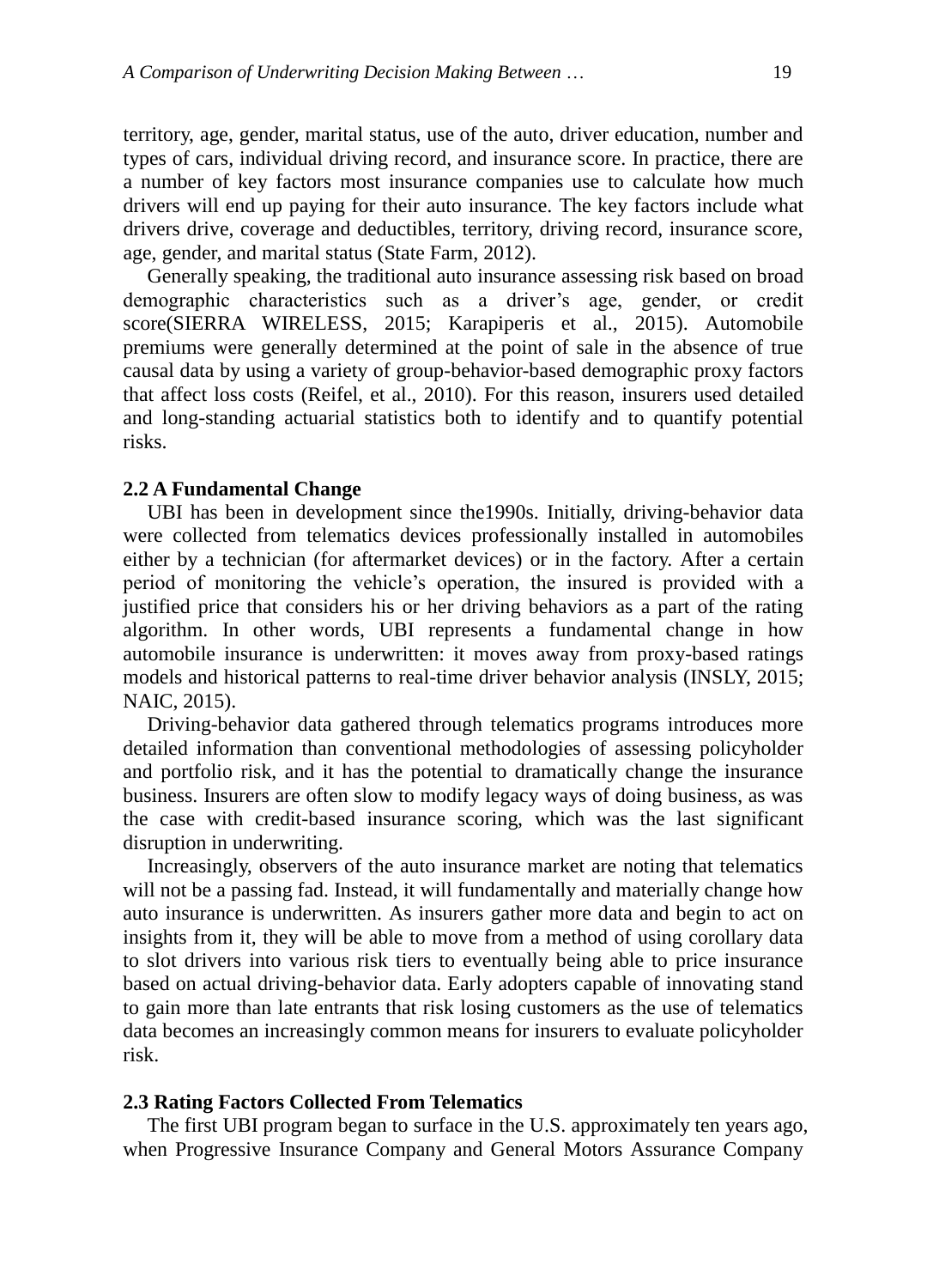(GMSC) began to offer mileage-linked discounts enabled by GPS technology. Recent accelerations in technology have improved the effectiveness of telematics, enabling insurers to capture not only how many miles people drive but also how and when they drive (NAIC, 2015).

Telematics has shown the potential to turn the traditional model on its head. By installing or embedding telematics into cars to transmit real-time driving data such as driving habits and driving environments, insurers can measure and price premiums more accurately (Reifel, *et al*, 2010).

In general, telematics devices measure numerous factors that are of interest to underwriters (NAIC, 2015): miles driven; time of day; where the vehicle is driven; rapid acceleration; hard braking; hard cornering; and air bag deployment. However, according to the websites reviewed, America's four largest auto insurers—State Farm, Progressive, Geico and Farmers—use mileage as the second-most-important factor (after driving record)in setting premiums (Cohen, 2015). This prompted the Consumer Federation of America to assert that insurance companies were discriminating against the poor and senior citizens by not using mileage as the most important factor (Cohen, 2015).

Similar to the study results of NAUC, Cohen (2015) claims that some insurance companies use in-vehicle technology to track drivers and provide discounts only based on actual behavior, including mileage, when people drive, speeding and hard braking. A study by Boston-based insurance consultant Strategy Meets Action (SMA) is in agreement, claiming that telematics devices can measure miles driven; time of day; where the vehicle is driven (GPS); rapid acceleration; hard braking; hard cornering; air bag deployment and other behaviors of interest to underwriters. In other words, premiums set by UBI more closely reflect actual driving behavior than premiums set by traditional pricing methods. Moreover, Deloitte Consulting and Agnik Analytics provide insurers with UBI scoring models. This scoring model captures risk events—i.e., acceleration, braking, cornering, and fast lane changes—and enrich them with contextual data—the weather, traffic information at any given moment, and so on, to see whether conditions matched those reported by the driver or instead whether driver behavior increased or decreased the risk of external conditions (Voelker, 2014).

#### **2.4 The Differences between UBI and Traditional Insurance**

Telematics-enabled UBI, which is a type of automobile insurance that puts power into drivers' hands by using telematics technology to track their driving habits and determine how much they can save on their premiums **(**Allstate, 2015**)**, differs from traditional insurance, which attempts to differentiate and reward "safe" drivers, giving them lower premiums and/or a no-claims bonus. However, conventional differentiation is a reflection of history, not current behavioral patterns (INSLY, 2015). By summarizing a driver's strengths, weaknesses, opportunities and threats (SWOT), the differences between telematics-based UBI and traditional insurance can be easily understood (see Table 1).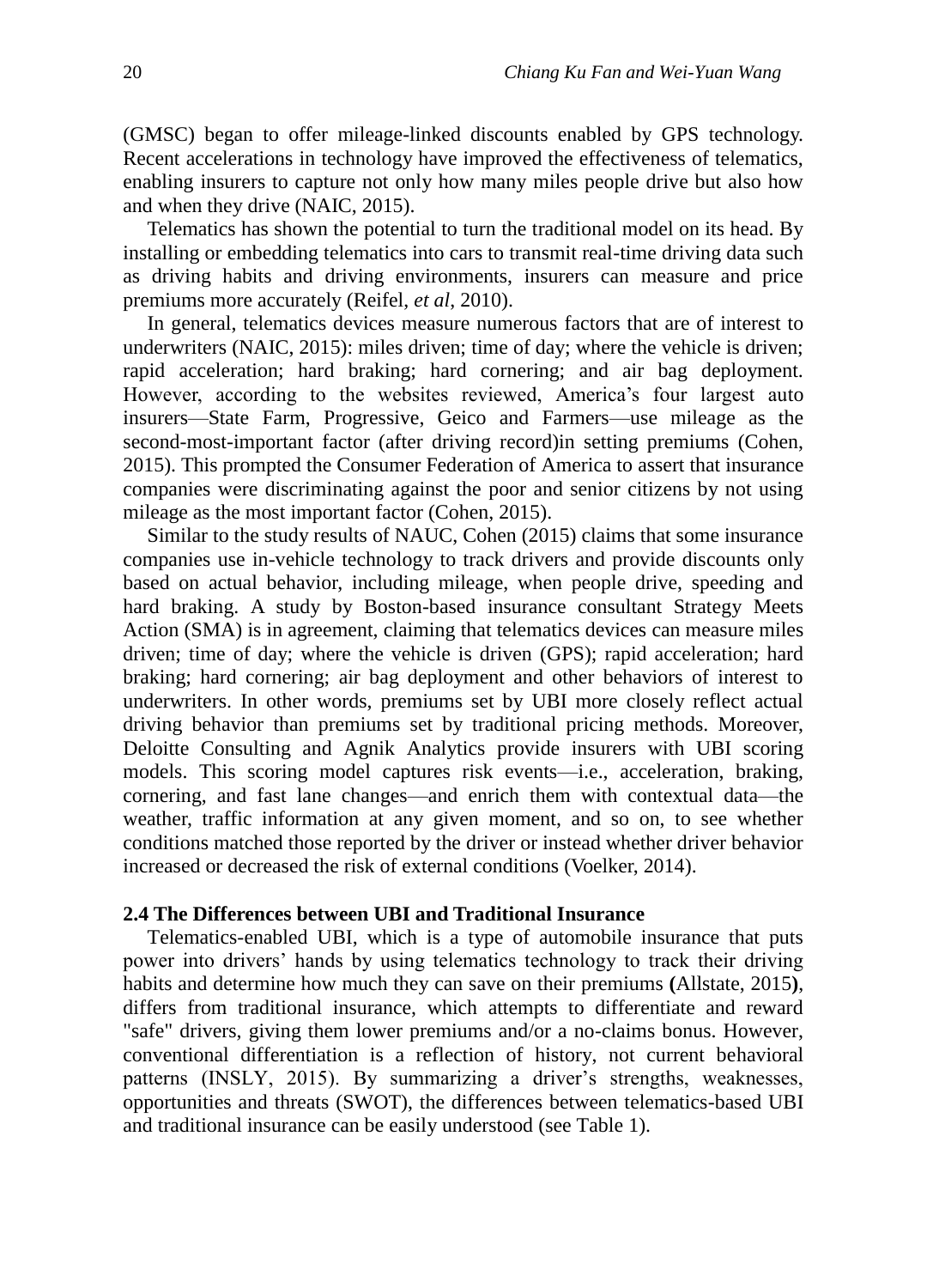| <b>Strengths</b>                                                                                                                                                                                                                                                                                                                                                                                                                                                                              | Weaknesses                                                                                                                                                                                                                                                                                                                                                                                                                                                                                                                                                                                                                                              |                                                                                                                                                                                                                                                                                                                                                                                                                                                                                                                                                                                                                                                                                                                                                             |                                                                                                                                                                                                                                                                                                                                                                                                                                                                                                                                                           |
|-----------------------------------------------------------------------------------------------------------------------------------------------------------------------------------------------------------------------------------------------------------------------------------------------------------------------------------------------------------------------------------------------------------------------------------------------------------------------------------------------|---------------------------------------------------------------------------------------------------------------------------------------------------------------------------------------------------------------------------------------------------------------------------------------------------------------------------------------------------------------------------------------------------------------------------------------------------------------------------------------------------------------------------------------------------------------------------------------------------------------------------------------------------------|-------------------------------------------------------------------------------------------------------------------------------------------------------------------------------------------------------------------------------------------------------------------------------------------------------------------------------------------------------------------------------------------------------------------------------------------------------------------------------------------------------------------------------------------------------------------------------------------------------------------------------------------------------------------------------------------------------------------------------------------------------------|-----------------------------------------------------------------------------------------------------------------------------------------------------------------------------------------------------------------------------------------------------------------------------------------------------------------------------------------------------------------------------------------------------------------------------------------------------------------------------------------------------------------------------------------------------------|
| Traditional                                                                                                                                                                                                                                                                                                                                                                                                                                                                                   | Telematics UBI                                                                                                                                                                                                                                                                                                                                                                                                                                                                                                                                                                                                                                          | Traditional                                                                                                                                                                                                                                                                                                                                                                                                                                                                                                                                                                                                                                                                                                                                                 | Telematics UBI                                                                                                                                                                                                                                                                                                                                                                                                                                                                                                                                            |
| √Well understood by<br>underwriters, agents and brokers<br>$\sqrt{}$ Well understood and accepted<br>by customers<br>$\sqrt{\phantom{a}}$ Vast amount of statistics<br>available to correlate risk factors<br>and claim statistics<br>$\sqrt{\rm\,A}$ lready built and well<br>integrated into existing insurance<br>system<br>$\sqrt{\phantom{a}}$ Low cost as does not require a<br>device/an installation<br>$\sqrt{ }$ Impact on privacy is limited to<br>initial declaration by customer | $\sqrt{}$ Individual pricing, based on actual<br>driving behavior<br>$\sqrt{}$ Indirect positive effects on the<br>environment<br>/ Indirect positive effects on fuel<br>consumption<br>$\sqrt{\phantom{a}}$ Ability to recover the vehicle in<br>case of theft<br>Ability to provide eCall services<br>and thus reduce the number of<br>fatalities<br>$\sqrt{\phantom{a}}$ Ability to strongly reduce fraud<br>Ability to provide actual driving data<br>to actuarial models<br>Strong incentive to improve<br>driving skills and style<br>Ability to adjust pricing on a<br>dynamic basis<br>$\sqrt{\phantom{a}}$ Ability to retain good customer     | $\sqrt{ }$ Based on statistical data, not<br>individual behavioral data<br>Not dynamic-based on risk factors<br>at the time of first set up<br>√ Significant delay between actual<br>claims data and pricing decisions<br>$\sqrt{\ }$ Incentive to improve driving is<br>indirect and delayed<br>$\sqrt{F}$ acilitates fraud as it is largely<br>based on customers' own<br>declarations<br>$\sqrt{\ }$ In case of an incorrect declaration.<br>the risk exists of having an accident<br>without indemnification<br>Limited opportunities to develop<br>direct link with the customer<br>$\sqrt{N}$ o ability to recover vehicle in<br>case of theft                                                                                                        | $\sqrt{0}$ Unclear effect of telematics on the motor<br>insurance market as whole<br>Cost of purchasing and installing the device<br>when a black box is used<br>Difficult business model, notably in low<br>motor premium markets<br>Complex business case for low premium<br>drivers<br>$\sqrt{\ }$ Perception of possible infringements on<br>privacy<br>Necessity for all departments in the<br>organization to take interest and work<br>together<br>$\sqrt{\phantom{a}}$ Requires experience of actuaries and the<br>recruitment of data scientists |
|                                                                                                                                                                                                                                                                                                                                                                                                                                                                                               | and weed out high risk ones                                                                                                                                                                                                                                                                                                                                                                                                                                                                                                                                                                                                                             |                                                                                                                                                                                                                                                                                                                                                                                                                                                                                                                                                                                                                                                                                                                                                             |                                                                                                                                                                                                                                                                                                                                                                                                                                                                                                                                                           |
|                                                                                                                                                                                                                                                                                                                                                                                                                                                                                               | Opportunities                                                                                                                                                                                                                                                                                                                                                                                                                                                                                                                                                                                                                                           |                                                                                                                                                                                                                                                                                                                                                                                                                                                                                                                                                                                                                                                                                                                                                             | Threats                                                                                                                                                                                                                                                                                                                                                                                                                                                                                                                                                   |
| Traditional                                                                                                                                                                                                                                                                                                                                                                                                                                                                                   | <b>Telematics UBI</b>                                                                                                                                                                                                                                                                                                                                                                                                                                                                                                                                                                                                                                   | Traditional                                                                                                                                                                                                                                                                                                                                                                                                                                                                                                                                                                                                                                                                                                                                                 | Telematics UBI                                                                                                                                                                                                                                                                                                                                                                                                                                                                                                                                            |
| $\sqrt{M}$ More and more statistical data<br>sets are available, making the<br>rating more accurate every day                                                                                                                                                                                                                                                                                                                                                                                 | $\sqrt{\,}$ Decreasing cost and new types of<br>telematics devices<br>$\sqrt{ }$ Better customer acceptance of the<br>use of private data<br>Ability to discriminate based on<br>real risks instead of age-based<br>pricing that may become unlawful<br>$\sqrt{\mathsf{e} \mathsf{Call}}$ and other driver services<br>available from a dashboard-mounted<br>solution<br>Ability to sell more value added<br>services<br>Use of more accurate CAN bus-<br>related data<br>$\sqrt{\text{eCall}}$ becoming compulsory for<br>new car models in the EU from<br>March 2018<br>Growing market of connected<br>vehicles<br>$\sqrt{\ }$ Smartphones as sensors | $\sqrt{R}$ Rising costs of insurance for<br>voung & senior drivers makes it<br>unaffordable to drive in certain<br>countries, pushing these segments<br>towards telematics<br>Best customer segments generally<br>pay more than they should, which<br>could push them towards telematics-<br>based solutions<br>$\sqrt{\phantom{a}}$ Acceptance of traditional risk<br>factors is decreasing as they are<br>increasingly seen as sheer<br>discrimination<br>$\sqrt{\phantom{a}}$ Gender ruling and other similar<br>anti-discrimination rulings or<br>European directives could prevent<br>the use of the most useful risk factors<br>√In Europe and Russia will push<br>automotive OEMs to sell insurance<br>themselves and even become<br><b>Insurers</b> | $\sqrt{$ Risk of backlash against "customer"<br>tracking"<br>$\sqrt{\phantom{a}}$ Laws preventing insurers to charge for the<br>rental of the device<br>√OEMs ability to act as an insurer or broker<br>using their own data<br>Google becoming able to score based on<br>smartphone data already collected in the<br>background                                                                                                                                                                                                                          |

Table 1: SWOT Analysis of Traditional and Telematics-enabled UBI

Source: PTOLEMUS- Global UBI Study, 2016. www.ptolemus.com

This study refers to the practice of the traditional auto insurance market and experience of markets that have implemented telematics-enabled UBI and conclude different kinds of data collected by Telematics-enabled UBI or traditional auto insurance (view table 2).

|    | Data Collected from               | Collected Data for Underwriting |
|----|-----------------------------------|---------------------------------|
|    | <b>Telematics Device</b>          | <b>Fast Lane Change</b>         |
| 2  |                                   | Miles Driven                    |
| 3  |                                   | Daily Number of Drives          |
| 4  |                                   | Rapid Acceleration              |
| 5  |                                   | Hard Braking                    |
| 6  |                                   | <b>Hard Cornering</b>           |
| 7  |                                   | Air Bag Deployment              |
| 8  |                                   | When of Usually Driving         |
| 9  |                                   | Where the Vehicle Is Driven     |
| 10 |                                   | The Weather                     |
| 11 |                                   | <b>Traffic Information</b>      |
| 12 | <b>Insurance Application Form</b> | Territory                       |
| 13 |                                   | Age                             |
| 14 |                                   | Gender                          |
| 15 |                                   | <b>Marital Status</b>           |
| 16 |                                   | Use of the Auto                 |
| 17 |                                   | <b>Driver Education</b>         |
| 18 |                                   | Number and Types of Cars        |
| 19 |                                   | Individual driving Record       |
| 20 |                                   | <b>Insurance Score</b>          |

Table 2: Data Collected from Telematics Device and Insurance Application Form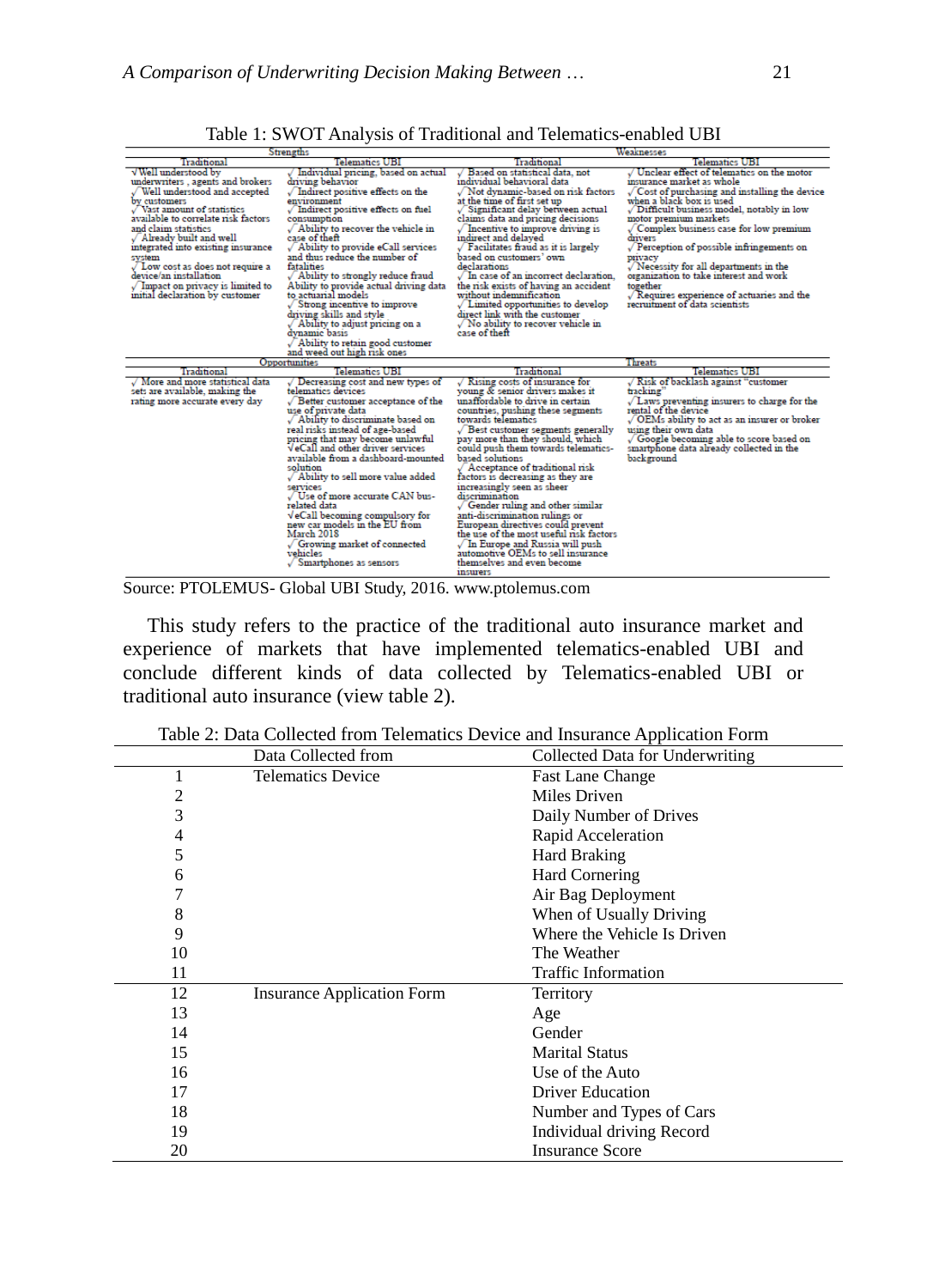# **3 Methodology**

This study's purposes are to explore (1) if the data collected from Telematics-enabled UBI can totally replace the data collected by traditional auto insurance; (2) is the importance level of the underwriting data collected form Telematics-enabled UBI higher than that collected by a traditional auto insurance application form. To satisfy the purposes of this research, this study first reviews prior studies to identify the underwriting data considered by telematics-based UBI or traditional auto insurance. Then, this study employs the grey relational analysis (GRA) to identify the weight of each considered underwriting data (figure 1). To compare the weight of each underwriting data, this study identifies if the importance level of the underwriting data collected form Telematics-enabled UBI higher than that collected by a traditional auto insurance application form.



Figure 1. Research Procedure

The grey system method, as developed by Deng (1989), has been extensively applied in various fields, including decision science. The GRA is calculated as follows:

Let  $X_0$  be the referential series with *k* entities (or criteria) of  $X_1, X_2, \ldots, X_i, \ldots$ *X<sup>N</sup>* (or *N* measurement criteria). Then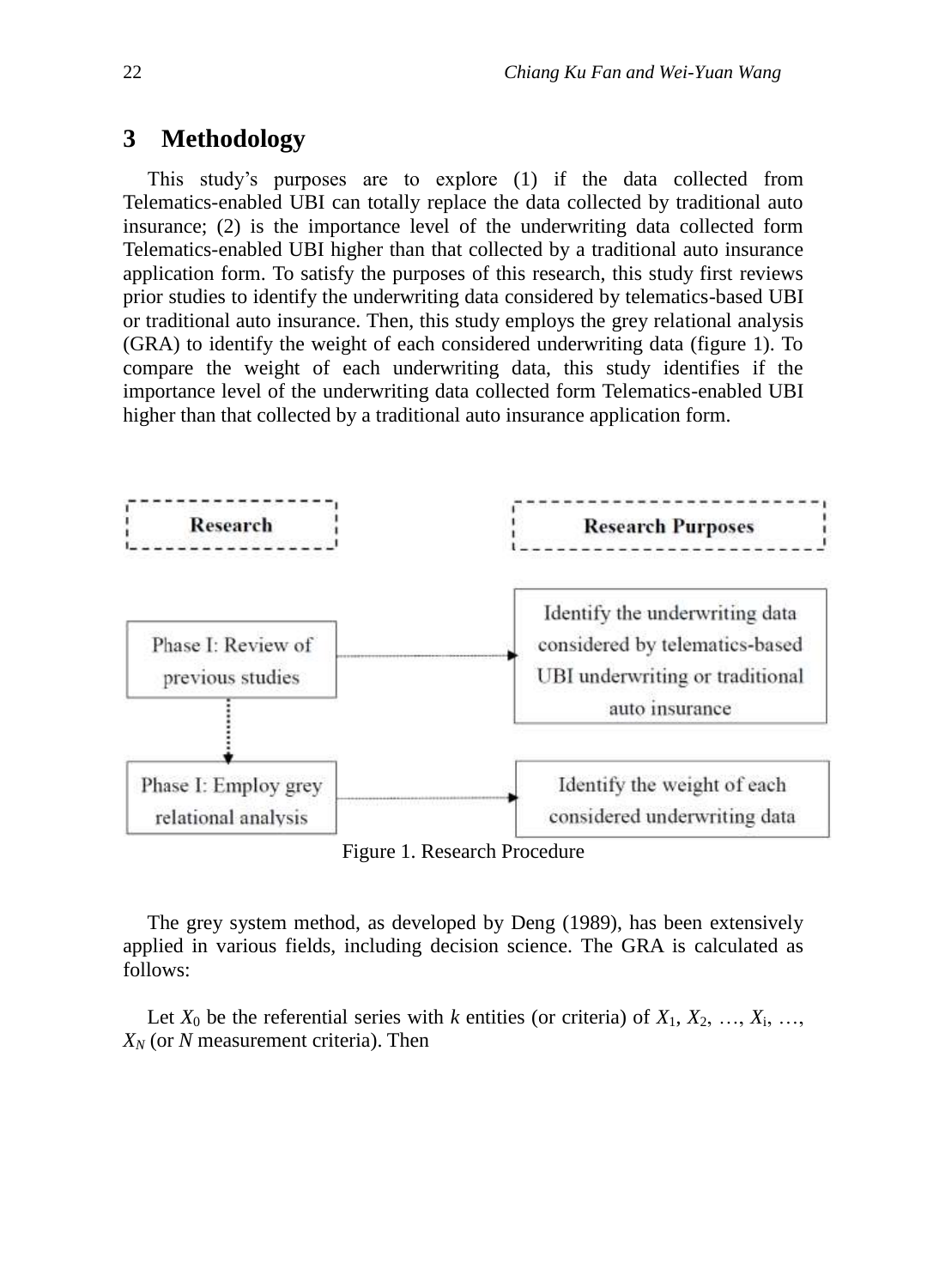$$
X_0 = \{x_0(1), x_0(2), ..., x_0(j), ..., x_0(k)\},
$$
  
\n
$$
X_1 = \{x_1(1), x_1(2), ..., x_1(j), ..., x_1(k)\},
$$
  
\n
$$
\vdots
$$
  
\n
$$
X_i = \{x_i(1), x_i(2), ..., x_i(j), ..., x_i(k)\},
$$
  
\n
$$
\vdots
$$
  
\n
$$
X_N = \{x_N(1), x_N(2), ..., x_N(j), ..., x_N(k)\}.
$$

The grey relational coefficient between the compared series  $X_i$  and the referential series of  $X_0$  at the *j*-th entity is defined as

$$
\gamma_{0i}(j) = \frac{\Delta \min + \Delta \max}{\Delta_{0j}(j) + \Delta \max},
$$
\n(1)

where  $\Delta_{0j}(j)$  denotes the absolute value of difference between  $X_0$  and  $X_i$  at the *j-*th entity, that is

$$
\Delta_{0j}(j) = |x_0(j) - x_i(j)|
$$
, and 
$$
\Delta \max = \max_i \max_j \Delta_{0j}(j)
$$
,

 $\Delta$  min = min min  $\Delta_{0j}(j)$ .

The grey relational grade (GRG) for a series of  $X_i$  can be expressed as

$$
\Gamma_{0i} = \sum_{j=1}^{K} w_j \gamma_{0i}(j), \qquad (2)
$$

Where  $w_j$  represents the weight of  $j$ -th entity. If the weight does not need to be applied, take  $\omega_j = \frac{1}{K}$  $\omega_i = \frac{1}{\kappa}$  for averaging.

Before calculating the grey relation coefficients, the data series can be treated based on the following three kinds of situation and the linearity of data normalization to avoid distorting the normalized data. They are:

#### 3.1 Upper-bound effectiveness measuring (i.e., larger-the-better)

$$
x_i^*(j) = \frac{x_i(j) - \min_j x_i(j)}{\max_j x_i(j) - \min_j x_i(j)},
$$
\n(3)

where  $\max_j x_i(j)$  is the maximum value of entity *j* and  $\min_j x_j(j)$  is the minimum value of entity *j*.

3.2 Lower-bound effectiveness measuring (i.e., smaller-the-better)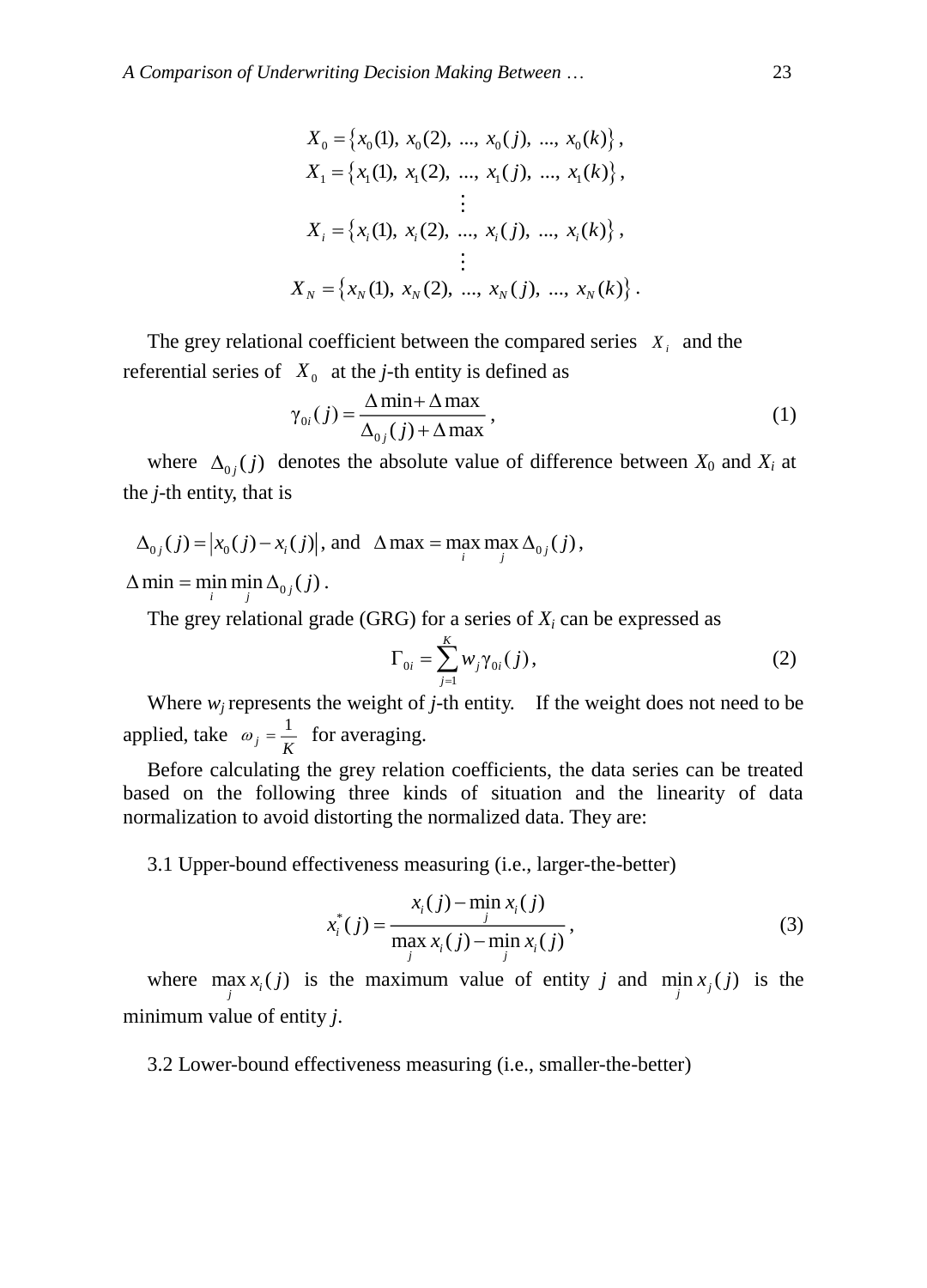$$
x_i^*(j) = \frac{\max_j x_i(j) - x_i(j)}{\max_j x_i(j) - \min_j x_i(j)},
$$
\n(4)

If 
$$
\min_{j} x_i(j) \le x_{ob}(j) \le \max_{j} x_i(j)
$$
, then  $x_i^*(j) = \frac{|x_i(j) - x_{ob}(j)|}{\max_{j} x_i(j) - \min_{j} x_i(j)}$ , (5)

If 
$$
\max_{j} x_i(j) \le x_{ob}(j)
$$
, then  $x_i^*(j) = \frac{x_i(j) - \min_j x_i(j)}{x_{ob}(j) - \min_j x_i(j)}$ , or (6)

If 
$$
x_{ob}(j) \le \min_j x_i(j)
$$
, then  $x_i^*(j) = \frac{\max_j x_i(j) - x_i(j)}{\max_j x_i(j) - x_{ob}(j)}$ . (7)

where  $x_{ob}$  (*j*) is the objective value of entity *j*.

# **4 Estimation Model and Results**

The estimation model in this study consists of two phases. In the first phase, the underwriting data considered by telematics-based UBI underwriting or traditional auto insurance are identified using the literature reviewing. The second phase, the weight of each considered underwriting data is evaluated by employing the GRA method. The second phase is described in detail as follows.

There are 22 non-life insurance companies in Taiwan in 2016. Twenty auto insurance underwriting managers of non-life insurance companies are selected to comprise the group of experts under the condition that each experts has: (a) at least 10 years of professional experience in the non-life insurance sector, and (b) participated in the decision-making process of underwriting in non-life insurance companies. However, only 11 qualified auto insurance underwriting managers agreed to share their opinion and answered the questionnaire, and 10 questionnaires were completed in the survey (Table 3).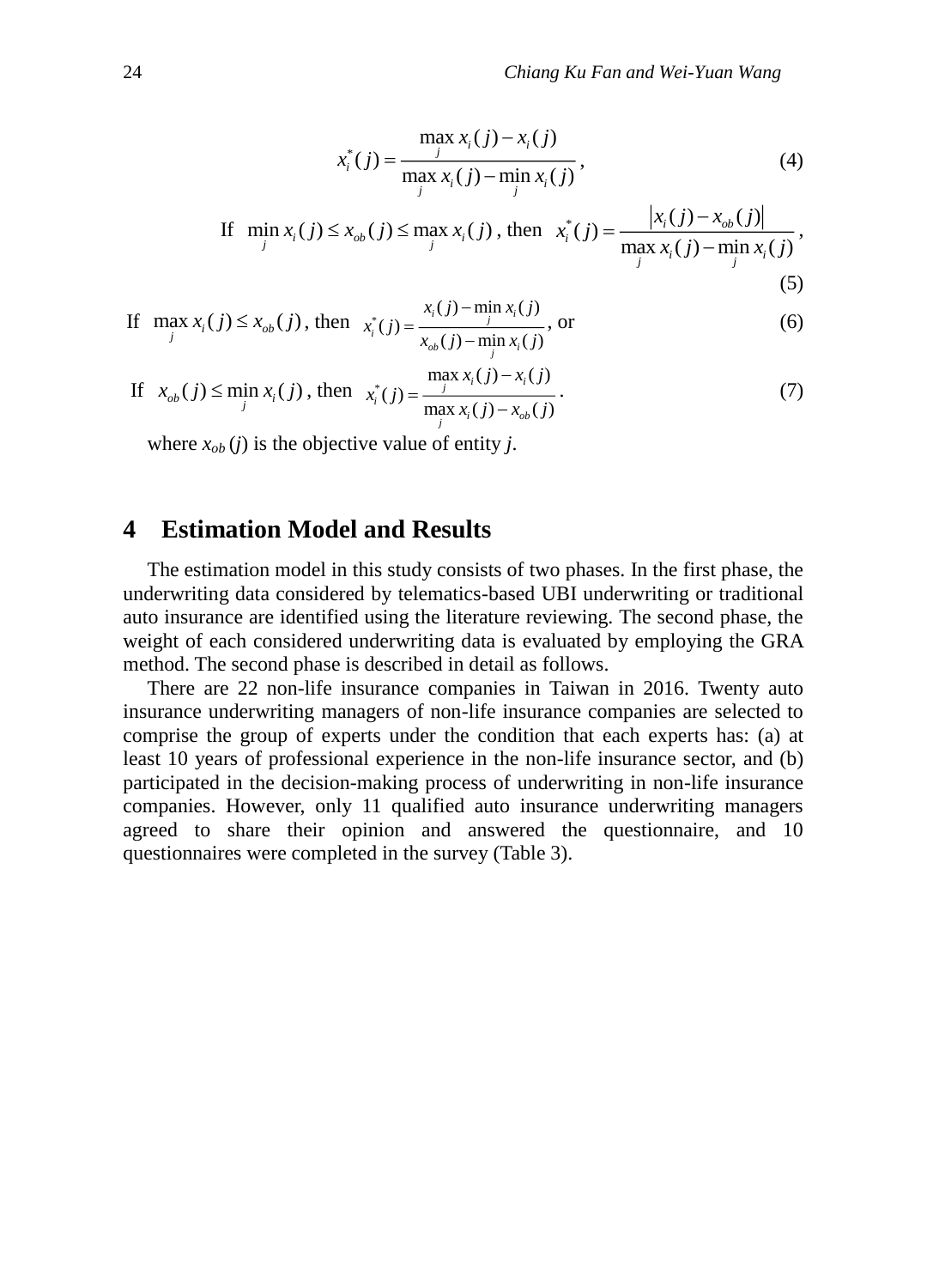|                             | Table 5. Descriptive Statistics of Expert Attitude toward underwriting data |                |                |          |           |    |      |                |  |  |
|-----------------------------|-----------------------------------------------------------------------------|----------------|----------------|----------|-----------|----|------|----------------|--|--|
| <b>Underwriting Factors</b> | <b>SA</b>                                                                   | A              | <b>UD</b>      | D        | <b>SD</b> | N  | Mean | Std. Deviation |  |  |
| <b>Fast Lane Change</b>     | 5                                                                           | 5              | $\theta$       | 0        | $\Omega$  | 10 | 4.5  | 0.52705        |  |  |
| Miles Driven                | 3                                                                           | 7              | $\overline{0}$ | $\theta$ | $\theta$  | 10 | 4.3  | 0.48305        |  |  |
| Daily Number of Drives      | 8                                                                           | 2              | $\overline{0}$ | $\theta$ | $\theta$  | 10 | 4.8  | 0.42164        |  |  |
| Rapid Acceleration          | 9                                                                           | 1              | 0              | $\Omega$ | $\theta$  | 10 | 4.9  | 0.31623        |  |  |
| <b>Hard Braking</b>         | 6                                                                           | 4              | $\theta$       | $\theta$ | $\theta$  | 10 | 4.6  | 0.51640        |  |  |
| <b>Hard Cornering</b>       | 4                                                                           | 6              | $\theta$       | $\theta$ | $\theta$  | 10 | 4.4  | 0.51640        |  |  |
| Air Bag Deployment          | $\theta$                                                                    | $\overline{0}$ | 3              | 7        | $\theta$  | 10 | 2.3  | 0.48305        |  |  |
| When of Usually Driving     | 7                                                                           | 3              | $\theta$       | $\theta$ | $\theta$  | 10 | 4.7  | 0.48305        |  |  |
| Where the Vehicle Is        | $\theta$                                                                    | $\theta$       | 9              | 1        | $\theta$  | 10 | 2.9  | 0.31623        |  |  |
| Driven                      |                                                                             |                |                |          |           |    |      |                |  |  |
| The Weather                 | 3                                                                           | 5              | $\overline{2}$ | $\theta$ | $\Omega$  | 10 | 4.1  | 0.73786        |  |  |
| <b>Traffic Information</b>  | $\theta$                                                                    | $\overline{0}$ | 8              | 2        | $\theta$  | 10 | 2.8  | 0.42164        |  |  |
| Territory                   | $\theta$                                                                    | 6              | 4              | $\theta$ | $\theta$  | 10 | 3.6  | 0.51640        |  |  |
| Age                         | $\theta$                                                                    | $\Omega$       | 6              | 4        | $\theta$  | 10 | 2.6  | 0.51640        |  |  |
| Gender                      | $\theta$                                                                    | 4              | 6              | $\theta$ | $\theta$  | 10 | 3.4  | 0.51640        |  |  |
| <b>Marital Status</b>       | $\theta$                                                                    | 1              | 9              | $\theta$ | $\theta$  | 10 | 3.1  | 0.31623        |  |  |
| Use of the Auto             | 2                                                                           | 5              | 3              | $\theta$ | $\theta$  | 10 | 3.9  | 0.73786        |  |  |
| <b>Driver Education</b>     | $\theta$                                                                    | $\Omega$       | $\theta$       | 7        | 3         | 10 | 1.7  | 0.48305        |  |  |
| Number and Types of Cars    | $\theta$                                                                    | $\theta$       | 2              | 7        | 1         | 10 | 2.1  | 0.56765        |  |  |
| Individual driving Record   | $\theta$                                                                    | $\overline{0}$ | 5              | 5        | $\theta$  | 10 | 2.5  | 0.52705        |  |  |
| <b>Insurance Score</b>      | 0                                                                           | $\overline{0}$ | 1              | 4        | 5         | 10 | 1.6  | 0.69921        |  |  |

Table 3: Descriptive Statistics of Expert Attitude toward underwriting data

Note: strongly agree  $(SA) = 5$ , agree  $(A) = 4$ , undecided  $(UD) = 3$ , disagree  $(D) = 2$ , and strongly disagree  $(SD) = 1$ .

The numerical illustration follows the procedure previously discussed.

1. Sample 10 attitude tendency toward underwriting data are graded based upon 10 experts' opinions (see Table 4).

| Table 4. To Attitude Tendency toward underwitting data | EP | EP | EP | EP | EP             | EP | EP | EP             | EP             | EP  |
|--------------------------------------------------------|----|----|----|----|----------------|----|----|----------------|----------------|-----|
|                                                        | T1 | T2 | T3 | T4 | T <sub>5</sub> | T6 | T7 | T <sub>8</sub> | T <sub>9</sub> | T10 |
| Fast Lane Change                                       |    | 4  | 4  | 4  | 4              | 5  | 5  | 4              | 5              |     |
| Miles Driven                                           |    | 4  | 4  | 4  | 4              | 4  |    | 4              |                |     |
| Daily Number of Drives                                 |    | 4  |    | 5  |                |    |    | 4              |                |     |
| Rapid Acceleration                                     |    |    |    |    |                |    |    |                |                |     |
| <b>Hard Braking</b>                                    |    |    |    | 4  | 4              |    |    |                |                |     |
| <b>Hard Cornering</b>                                  |    | 4  |    | 4  |                | 4  |    |                |                |     |
| Air Bag Deployment                                     |    | 2  | 2  | 2  | 3              | 3  | 3  |                | າ              |     |
| When of Usually Driving                                |    | 5  |    | 4  | 4              |    |    |                |                |     |
| Where the Vehicle Is Driven                            |    | 3  |    | 3  | 3              | 3  | 2  |                |                |     |
| The Weather                                            |    | 4  |    | 3  | 4              | 4  |    | 3              |                |     |
| <b>Traffic Information</b>                             |    | 3  | 3  | 3  | 3              | 3  | 3  |                |                |     |
| Territory                                              |    | 4  |    | 4  | 3              | 4  | 3  |                | 4              |     |
| Age                                                    |    | 3  | 2  | 3  | 3              | 3  | 3  |                | 2              |     |
| Gender                                                 |    | 3  | 3  | 3  | 3              | 4  | 3  | 3              | 4              |     |
| <b>Marital Status</b>                                  |    | 3  | 3  | 3  | 3              | 3  | 3  |                | 4              |     |
| Use of the Auto                                        |    | 4  |    | 3  | 4              | 4  |    | 3              | C              |     |

Table 4: 10 Attitude Tendency toward underwriting data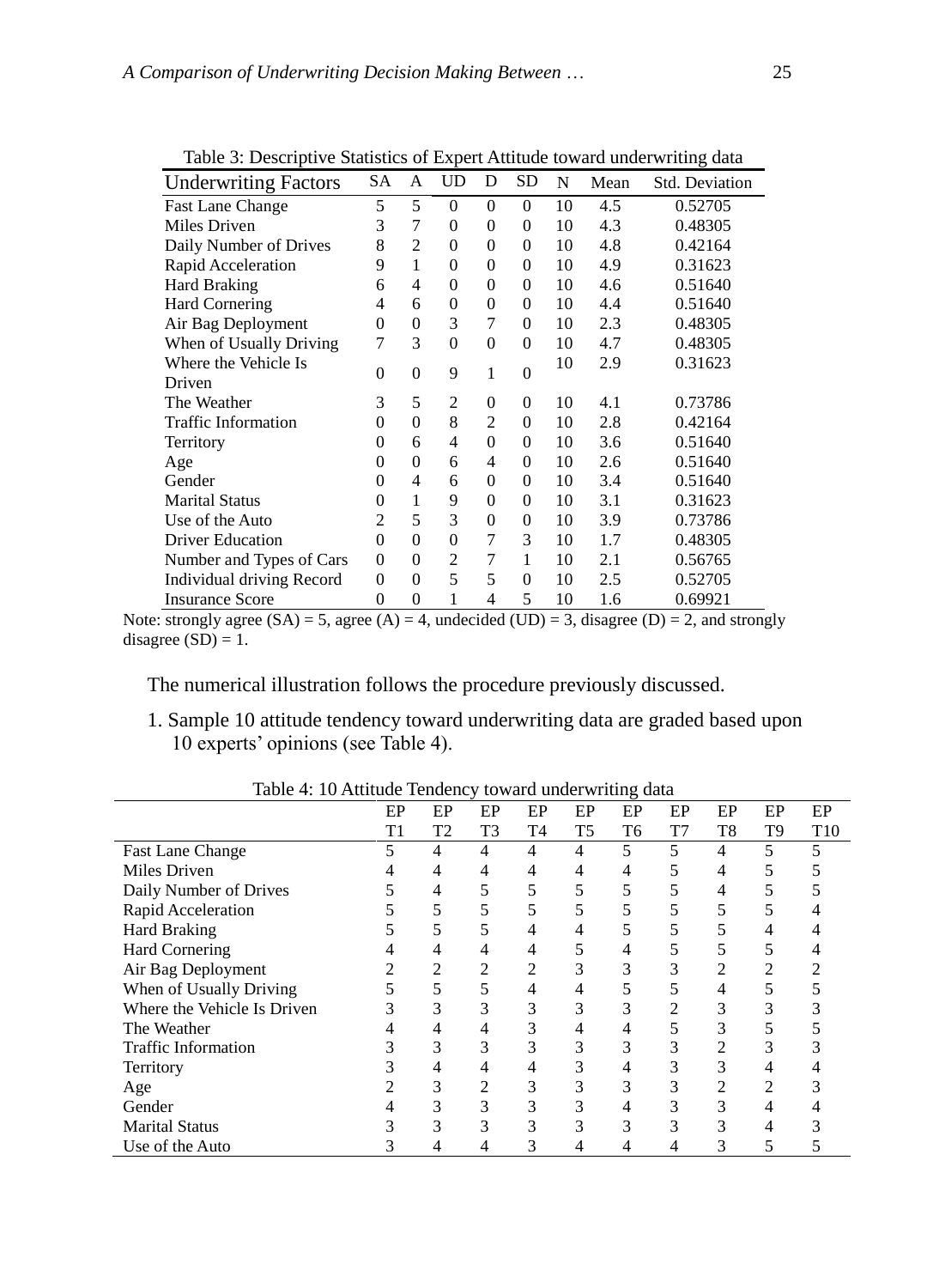| Driver Education          |  |  |  |  |  |
|---------------------------|--|--|--|--|--|
| Number and Types of Cars  |  |  |  |  |  |
| Individual driving Record |  |  |  |  |  |
| <b>Insurance Score</b>    |  |  |  |  |  |
| Note: EPT=Expert          |  |  |  |  |  |

2. According to literature reviewing, 20 underwriting data are important equally. Moreover, the underwriting data are nominal-the-best response. Therefore, the referential series can be  $X_0 =$ (5,5,5,5,5,5,5,5,5,5,5,5,5,5,5,5,5,5,5,5) and the underwriting data of compared series are *X*1, *X*2, *X*3, *X*4, *X*5, *X*6, *X7*, *X*<sup>8</sup> *X*9, *X*10, *X*11, *X*12, *X*13, *X*14, *X*15, *X*16, *X*17, *X*18, *X*19, *X*20.

3. Data normalization are obtained by using Eq. (3). The results are tabulated in Table 5.

|                             | <b>EPT</b> | <b>EPT</b> | <b>EPT</b> | <b>EPT</b> | <b>EPT</b> | <b>EPT</b> | <b>EPT</b> | <b>EPT</b> | <b>EPT</b> | <b>EPT</b> |
|-----------------------------|------------|------------|------------|------------|------------|------------|------------|------------|------------|------------|
|                             | 1          | 2          | 3          | 4          | 5          | 6          | 7          | 8          | 9          | 10         |
| <b>Fast Lane Change</b>     | 1.00       | 0.75       | 0.75       | 0.67       | 0.75       | 1.00       | 1.00       | 0.67       | 1.00       | 1.00       |
| Miles Driven                | 0.75       | 0.75       | 0.75       | 0.67       | 0.75       | 0.75       | 1.00       | 0.67       | 1.00       | 1.00       |
| Daily Number of Drives      | 1.00       | 0.75       | 1.00       | 1.00       | 1.00       | 1.00       | 1.00       | 0.67       | 1.00       | 1.00       |
| Rapid Acceleration          | 1.00       | 1.00       | 1.00       | 1.00       | 1.00       | 1.00       | 1.00       | 1.00       | 1.00       | 0.67       |
| Hard Braking                | 1.00       | 1.00       | 1.00       | 0.67       | 0.75       | 1.00       | 1.00       | 1.00       | 0.67       | 0.67       |
| Hard Cornering              | 0.75       | 0.75       | 0.75       | 0.67       | 1.00       | 0.75       | 1.00       | 1.00       | 1.00       | 0.67       |
| Air Bag Deployment          | 0.25       | 0.25       | 0.25       | 0.00       | 0.50       | 0.50       | 0.50       | 0.00       | 0.00       | 0.00       |
| When of Usually Driving     | 1.00       | 1.00       | 1.00       | 0.67       | 0.75       | 1.00       | 1.00       | 0.67       | 1.00       | 1.00       |
| Where the Vehicle Is Driven | 0.50       | 0.50       | 0.50       | 0.33       | 1.00       | 0.50       | 0.25       | 0.33       | 0.33       | 0.33       |
| The Weather                 | .075       | 0.75       | 0.75       | 0.33       | 0.75       | 0.75       | 1.00       | 0.33       | 1.00       | 1.00       |
| Traffic Information         | 0.50       | 0.50       | 0.50       | 0.33       | 0.50       | 0.50       | 0.50       | 0.00       | 0.33       | 0.33       |
| Territory                   | 0.50       | 0.75       | 0.75       | 0.67       | 0.50       | 0.75       | 0.50       | 0.33       | 0.67       | 0.67       |
| Age                         | 0.25       | 0.50       | 0.25       | 0.33       | 0.50       | 0.50       | 0.50       | 0.00       | 0.00       | 0.33       |
| Gender                      | 0.75       | 0.50       | 0.50       | 0.33       | 0.50       | 0.75       | 0.50       | 0.33       | 0.67       | 0.67       |
| <b>Marital Status</b>       | 0.50       | 0.50       | 0.50       | 0.33       | 0.50       | 0.50       | 0.50       | 0.33       | 0.67       | 0.33       |
| Use of the Auto             | 0.50       | 0.75       | 0.75       | 0.33       | 0.75       | 0.75       | 0.75       | 0.33       | 1.00       | 1.00       |
| <b>Driver Education</b>     | 0.25       | 0.00       | 0.00       | 0.00       | 0.25       | 0.00       | 0.25       | 0.00       | 0.00       | 0.00       |
| Number and Types of Cars    | 0.25       | 0.25       | 0.25       | 0.00       | 0.00       | 0.25       | 0.50       | 0.00       | 0.00       | 0.33       |
| Individual driving Record   | 0.50       | 0.25       | 0.25       | 0.33       | 0.50       | 0.25       | 0.50       | 0.00       | 0.00       | 0.33       |
| <b>Insurance Score</b>      | 0.00       | 0.00       | 0.00       | 0.00       | 0.25       | 0.00       | 0.00       | 0.00       | 0.33       | 0.00       |

Table 5: Summary of Data Normalization

Compute  $\Delta 0i$  (j). The results are tabulated in Table 6.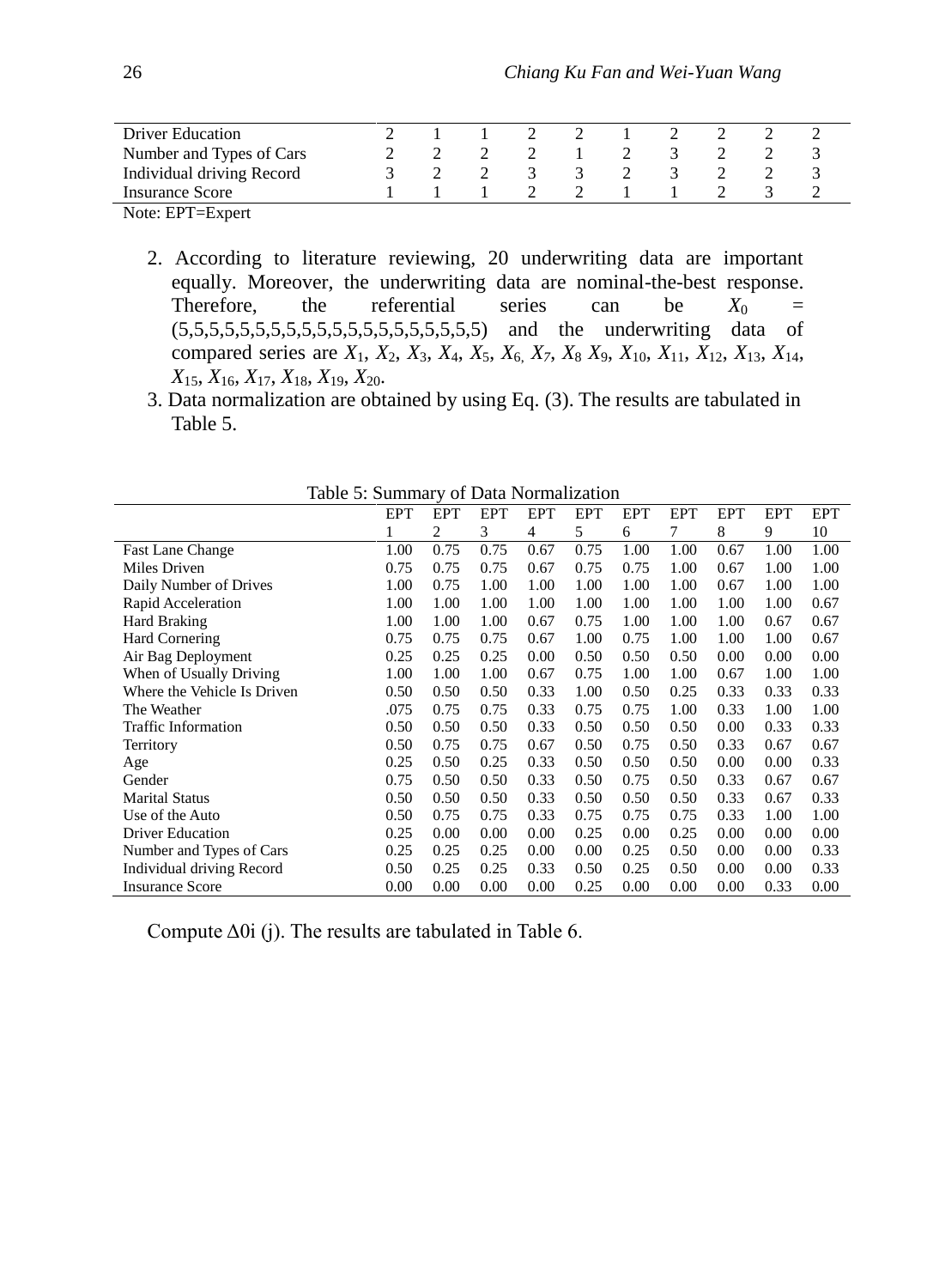|                             |                         | EPT1 | EPT <sub>2</sub> | EPT3 | EPT4 | EPT5 | EPT6 | EPT7 | EPT8 | EPT9 | EPT10 |
|-----------------------------|-------------------------|------|------------------|------|------|------|------|------|------|------|-------|
| Fast Lane Change            | $\Delta_{01}$ =         | 0.00 | 1.00             | 1.00 | 1.00 | 1.00 | 0.00 | 0.00 | 1.00 | 0.00 | 0.00  |
| Miles Driven                | $\Delta$ 02=            | 1.00 | 1.00             | 1.00 | 1.00 | 1.00 | 1.00 | 0.00 | 1.00 | 0.00 | 0.00  |
| Daily Number of Drives      | $\Delta$ <sub>03=</sub> | 0.00 | 1.00             | 0.00 | 0.00 | 0.00 | 0.00 | 0.00 | 1.00 | 0.00 | 0.00  |
| Rapid Acceleration          | $\Delta$ 04=            | 0.00 | 0.00             | 0.00 | 0.00 | 0.00 | 0.00 | 0.00 | 0.00 | 0.00 | 1.00  |
| <b>Hard Braking</b>         | $\Delta$ <sub>05=</sub> | 0.00 | 0.00             | 0.00 | 1.00 | 1.00 | 0.00 | 0.00 | 0.00 | 1.00 | 1.00  |
| <b>Hard Cornering</b>       | $\Delta$ 06=            | 1.00 | 1.00             | 1.00 | 1.00 | 0.00 | 1.00 | 0.00 | 0.00 | 0.00 | 1.00  |
| Air Bag Deployment          | $\Delta$ 07=            | 3.00 | 3.00             | 3.00 | 3.00 | 2.00 | 2.00 | 2.00 | 3.00 | 3.00 | 3.00  |
| When of Usually Driving     | $\Delta$ <sub>08=</sub> | 0.00 | 0.00             | 0.00 | 1.00 | 1.00 | 0.00 | 0.00 | 1.00 | 0.00 | 0.00  |
| Where the Vehicle Is Driven | $\Delta_{0.95}$         | 2.00 | 2.00             | 2.00 | 2.00 | 2.00 | 2.00 | 3.00 | 2.00 | 2.00 | 2.00  |
| The Weather                 | $\Delta$ 010=           | 1.00 | 1.00             | 1.00 | 2.00 | 1.00 | 1.00 | 0.00 | 2.00 | 0.00 | 0.00  |
| <b>Traffic Information</b>  | $\Delta$ 011=           | 3.00 | 3.00             | 3.00 | 3.00 | 3.00 | 3.00 | 3.00 | 2.00 | 3.00 | 3.00  |
| Territory                   | $\Delta$ 012=           | 3.00 | 3.00             | 3.00 | 3.00 | 2.00 | 4.00 | 3.00 | 2.00 | 4.00 | 4.00  |
| Age                         | $\Delta$ 013=           | 1.00 | 2.00             | 1.00 | 2.00 | 2.00 | 2.00 | 3.00 | 1.00 | 2.00 | 3.00  |
| Gender                      | $\Delta$ 014=           | 4.00 | 2.00             | 3.00 | 3.00 | 3.00 | 4.00 | 3.00 | 2.00 | 4.00 | 4.00  |
| <b>Marital Status</b>       | $\Delta$ 015=           | 3.00 | 3.00             | 3.00 | 3.00 | 3.00 | 3.00 | 3.00 | 3.00 | 4.00 | 2.00  |
| Use of the Auto             | $\Delta$ 016=           | 3.00 | 4.00             | 4.00 | 2.00 | 3.00 | 4.00 | 4.00 | 3.00 | 4.00 | 4.00  |
| <b>Driver Education</b>     | $\Delta$ 017=           | 1.00 | 0.00             | 0.00 | 1.00 | 2.00 | 0.00 | 2.00 | 2.00 | 2.00 | 1.00  |
| Number and Types of Cars    | $\Delta_{018=}$         | 1.00 | 1.00             | 1.00 | 1.00 | 1.00 | 0.00 | 1.00 | 1.00 | 1.00 | 0.00  |
| Individual driving Record   | $\Delta$ 019=           | 3.00 | 2.00             | 2.00 | 2.00 | 2.00 | 2.00 | 3.00 | 1.00 | 2.00 | 3.00  |
| <b>Insurance Score</b>      | $\Delta$ 020=           | 1.00 | 1.00             | 1.00 | 0.00 | 0.00 | 1.00 | 2.00 | 0.00 | 1.00 | 0.00  |

Table 6: The result ofΔ0i (j)

4. Compute the relational coefficient,  $\gamma$ 0i (j) of compared series by using Eq. (1) and the results are tabulated in Table 7.

Table 7. The result of Relational Coefficient  $\gamma$ 0i (j)

| Table 7. The result of Kelational Cochilentii |                 |      |                  |      | $\gamma$ VI (1) |      |      |      |      |      |       |
|-----------------------------------------------|-----------------|------|------------------|------|-----------------|------|------|------|------|------|-------|
|                                               |                 | EPT1 | EPT <sub>2</sub> | EPT3 | EPT4            | EPT5 | EPT6 | EPT7 | EPT8 | EPT9 | EPT10 |
| <b>Fast Lane Change</b>                       | $\gamma_{01} =$ | 1.00 | 0.67             | 0.67 | 0.67            | 0.67 | 1.00 | 1.00 | 0.67 | 1.00 | 1.00  |
| Miles Driven                                  | $\gamma_{02}$   | 0.67 | 0.67             | 0.67 | 0.67            | 0.67 | 0.67 | 1.00 | 0.67 | 1.00 | 1.00  |
| Daily Number of Drives                        | $\gamma_{03}$   | 1.00 | 0.67             | 1.00 | 1.00            | 1.00 | 1.00 | 1.00 | 0.67 | 1.00 | 1.00  |
| Rapid Acceleration                            | $\gamma_{04}$   | 1.00 | 1.00             | 1.00 | 1.00            | 1.00 | 1.00 | 1.00 | 1.00 | 1.00 | 0.67  |
| Hard Braking                                  | $\gamma_{05=}$  | 1.00 | 1.00             | 1.00 | 0.67            | 0.67 | 1.00 | 1.00 | 1.00 | 0.67 | 0.67  |
| Hard Cornering                                | $\gamma_{06=}$  | 0.67 | 0.67             | 0.67 | 0.67            | 1.00 | 0.67 | 1.00 | 1.00 | 1.00 | 0.67  |
| Air Bag Deployment                            | $\gamma_{07}$   | 0.40 | 0.40             | 0.40 | 0.40            | 0.50 | 0.50 | 0.50 | 0.40 | 0.40 | 0.40  |
| When of Usually Driving                       | $\gamma_{08}$   | 1.00 | 1.00             | 1.00 | 0.67            | 0.67 | 1.00 | 1.00 | 0.67 | 1.00 | 1.00  |
| Where the Vehicle Is Driven                   | $\gamma_{09}$   | 0.50 | 0.50             | 0.50 | 0.50            | 0.50 | 0.50 | 0.40 | 0.50 | 0.50 | 0.50  |
| The Weather                                   | $\gamma_{010}$  | 0.67 | 0.67             | 0.67 | 0.50            | 0.67 | 0.67 | 1.00 | 0.50 | 1.00 | 1.00  |
| Traffic Information                           | $\gamma_{011}$  | 0.40 | 0.40             | 0.40 | 0.40            | 0.40 | 0.40 | 0.40 | 0.50 | 0.40 | 0.40  |
| Territory                                     | $\gamma_{012}$  | 0.40 | 0.40             | 0.40 | 0.40            | 0.50 | 0.33 | 0.40 | 0.50 | 0.33 | 0.33  |
| Age                                           | $\gamma_{013}$  | 0.67 | 0.50             | 0.67 | 0.50            | 0.50 | 0.50 | 0.40 | 0.67 | 0.50 | 0.40  |
| Gender                                        | $\gamma_{014}$  | 0.33 | 0.50             | 0.40 | 0.40            | 0.40 | 0.33 | 0.40 | 0.50 | 0.33 | 0.33  |
| <b>Marital Status</b>                         | $\gamma_{015=}$ | 0.40 | 0.40             | 0.40 | 0.40            | 0.40 | 0.40 | 0.40 | 0.40 | 0.33 | 0.50  |
| Use of the Auto                               | $\gamma_{016}$  | 0.40 | 0.33             | 0.33 | 0.50            | 0.40 | 0.33 | 0.33 | 0.40 | 0.33 | 0.33  |
| <b>Driver Education</b>                       | $\gamma_{017=}$ | 0.67 | 1.00             | 1.00 | 0.67            | 0.50 | 1.00 | 0.50 | 0.50 | 0.50 | 0.67  |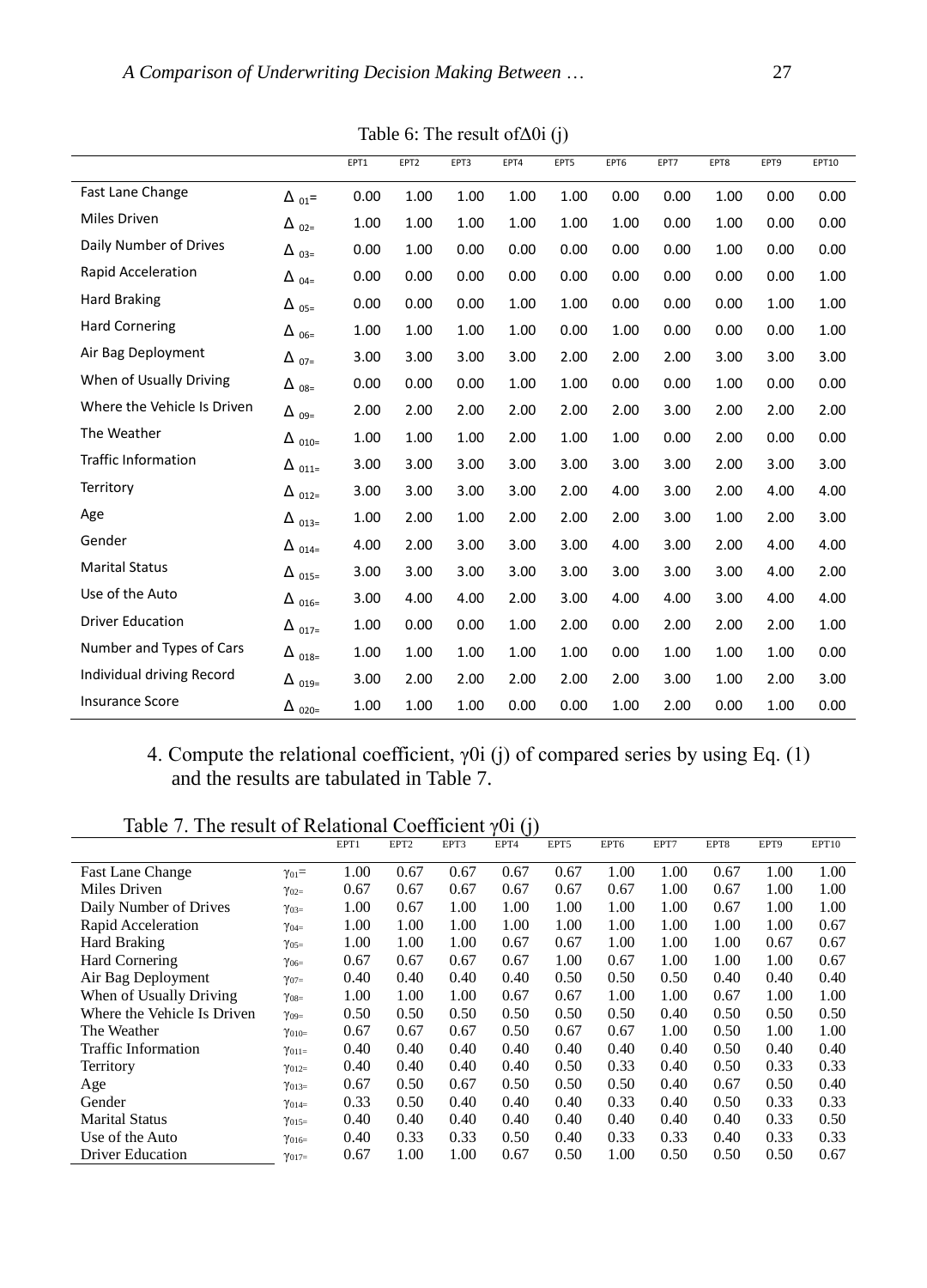| Number and Types of Cars  | $\gamma_{018}$ | 0.67 | 0.67 | 0.67 | 0.67 | 0.67 | .00  | 0.67 | 0.67 | 0.67 | 1.00 |
|---------------------------|----------------|------|------|------|------|------|------|------|------|------|------|
| Individual driving Record | $\gamma_{019}$ | 0.40 | 0.50 | 0.50 | 0.50 | 0.50 | 0.50 | 0.40 | 0.67 | 0.50 | 0.40 |
| Insurance Score           | $\gamma_{020}$ | 0.67 | 0.67 | 0.67 | 1.00 | 1.00 | 0.67 | 0.50 | 1.00 | 0.67 | 1.00 |

#### 5. Compute the related grade, Γ0i, by using Eq. (2) to determine the attitude tendency grade. The result reported in Table 8

| NO. | <b>Underwriting Data</b>    | $\Gamma_{0i}$ | Rank |
|-----|-----------------------------|---------------|------|
| 1   | <b>Fast Lane Change</b>     | 0.4167        | 5    |
| 2   | Miles Driven                | 0.3833        | 8    |
| 3   | Daily Number of Drives      | 0.4833        | 2    |
| 4   | Rapid Acceleration          | 0.4833        |      |
| 5   | <b>Hard Braking</b>         | 0.4337        | 4    |
| 6   | <b>Hard Cornering</b>       | 0.4000        | 6    |
| 7   | Air Bag Deployment          | 0.2150        | 15   |
| 8   | When of Usually Driving     | 0.4500        | 3    |
| 9   | Where the Vehicle Is Driven | 0.2450        | 13   |
| 10  | The Weather                 | 0.3667        | 9    |
| 11  | <b>Traffic Information</b>  | 0.2050        | 16   |
| 12  | Territory                   | 0.2000        | 18   |
| 13  | Age                         | 0.2650        | 12   |
| 14  | Gender                      | 0.1967        | 19   |
| 15  | <b>Marital Status</b>       | 0.2017        | 17   |
| 16  | Use of the Auto             | 0.1850        | 20   |
| 17  | <b>Driver Education</b>     | 0.3500        | 11   |
| 18  | Number and Types of Cars    | 0.3667        | 10   |
| 19  | Individual driving Record   | 0.2433        | 14   |
| 20  | <b>Insurance Score</b>      | 0.3917        | 7    |

Table 8 Summary of the GRG Γ0i.

From Table 8 this study decided the grey relation analysis was following:  $\Gamma$ 0<sub>4</sub>(0.4833)>Γ0<sub>3</sub>(0.4833)>Γ0<sub>8</sub>(0.4500)>Γ0<sub>5</sub>(0.4337)>Γ0<sub>1</sub>(0.4167)>Γ0<sub>6</sub>(0.4000)>Γ  $0_{20}(0.4000) > \Gamma 0_{2}(0.3833) > \Gamma 0_{10}(0.3667) > \Gamma 0_{18}(0.3667) > \Gamma 0_{17}(0.3500) > \Gamma 0_{13}(0.2650)$  $>$ Γ0<sub>9</sub>(0.2450) $>$ Γ0<sub>19</sub>(0.2433) $>$ Γ0<sub>7</sub>(0.2150) $>$ Γ0<sub>11</sub>(0.2050) $>$ Γ0<sub>15</sub>(0.2017) $>$ Γ0<sub>12</sub>(0.200 0)>Γ0<sub>14</sub>(0.1967)>Γ0<sub>16</sub>(0.1850).

In other words, after conducting the GRA, this research showed the experts' attitude tendency toward the 20 underwriting data from the most important to the least important as followings:(1) Rapid Acceleration, (2) Rapid Acceleration, (3) When of Usually Driving, (4) Hard Braking, (5) Fast Lane Change, (6) Hard Cornering, (7) Insurance Score, (8) Miles Driven, (9) The Weather, (10) Number and Types of Cars, (11) Driver Education, (12) Age, (13) Where the Vehicle Is Driven, (14) Individual driving Record, (15) Air Bag Deployment, (16) Traffic Information, (17) Marital Status, (18) Territory, (19) Gender, and (20) Use of the Auto.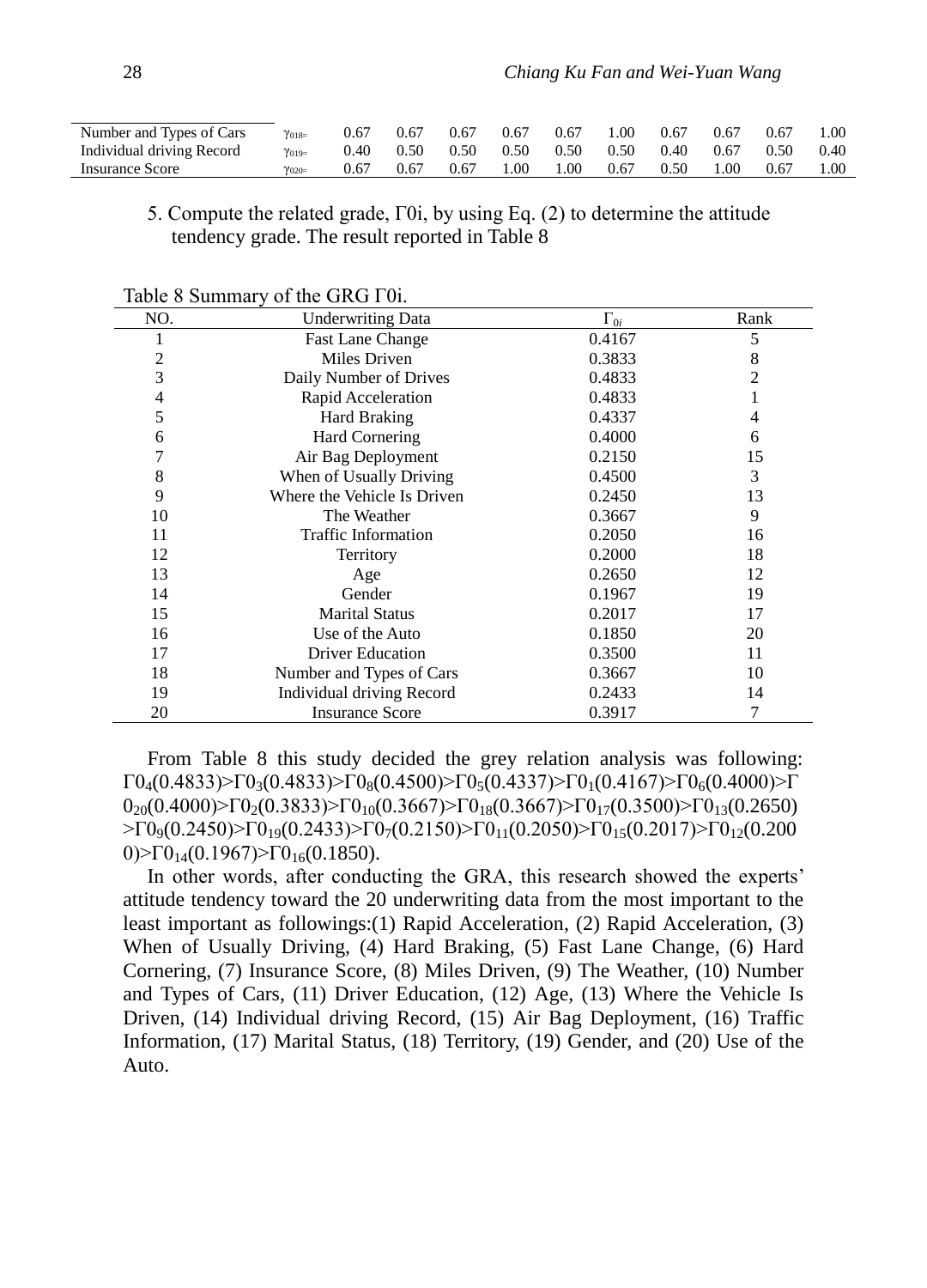# **5 Conclusion**

Based on the research results, this study arrives at the following conclusions and makes the following suggestions:

1. There are 20 kinds of collected underwriting data totally put in the grey relation analysis. Eleven kinds of underwriting data collected from telematics devices. The rest underwriting data collected by a traditional auto insurance application form. According to the results of the grey relation analysis, not all the underwriting data collected from telematics devices are before the  $10<sup>th</sup>$  rank. In other words, there are two kinds of underwriting data, such as Insurance Score as well as Number and Types of Cars, are the  $7<sup>th</sup>$ rank.

General speaking, from a perspective of an auto insurance underwriter, although most of driving behavior data collected from telematics devices is very helpful for auto insurance underwriting, some traditional data collected by an application form is still necessary for underwriters to make a well underwriting decision.

2. The important level of each underwriting data, no matter where they are collected, are different. The most six important underwriting data, including Rapid Acceleration, Daily Number of Driven, When of usually Driving, Hard Braking, Fast Lane Change, and Hard Corning, are collected from telematics devices. The least three important data, including Use of the Auto, Gender, and Territory, are collected by a traditional auto insurance application form. The implication is, in order to improve the effective of an underwriting decision making, insurance companies in Taiwan need to take advantage of Iot (Internet of Things) tech to collect more helpful underwriting data as well as adjust their underwriting policy accordingly.

# **References**

[1] D. Karapiperis, B. Birnbaum, A. Brandenburg, R. Harbage, A. Obersteadt, "Usage-based Insurance and Vehicle Telematics Insurance Market and Regulatory Implications," The Center for Insurance Policy and Research, 2015. https://zh.scribd.com/doc/310430063/Cipr-Study-150324-Usage-Based-Insur

ance-and-Vehicle-Telematics-Study-Series

- [2] Marsh & McLennan Companies, Asia Insurance Market Report 2014, Insurance Market Report, Marsh & McLennan Companies, 2015.
- [3] R. Harbage, "Telematics UBI Modeling and Analytics," The Center for Insurance Policy and Research, March, Cipr 150324, 2015, p.p. 15-17.
- [4] G.E. Rejda, Principles of Risk Management and Insurance, Pearson Education, Inc. Prentice Hall: New Jersey, 2011.